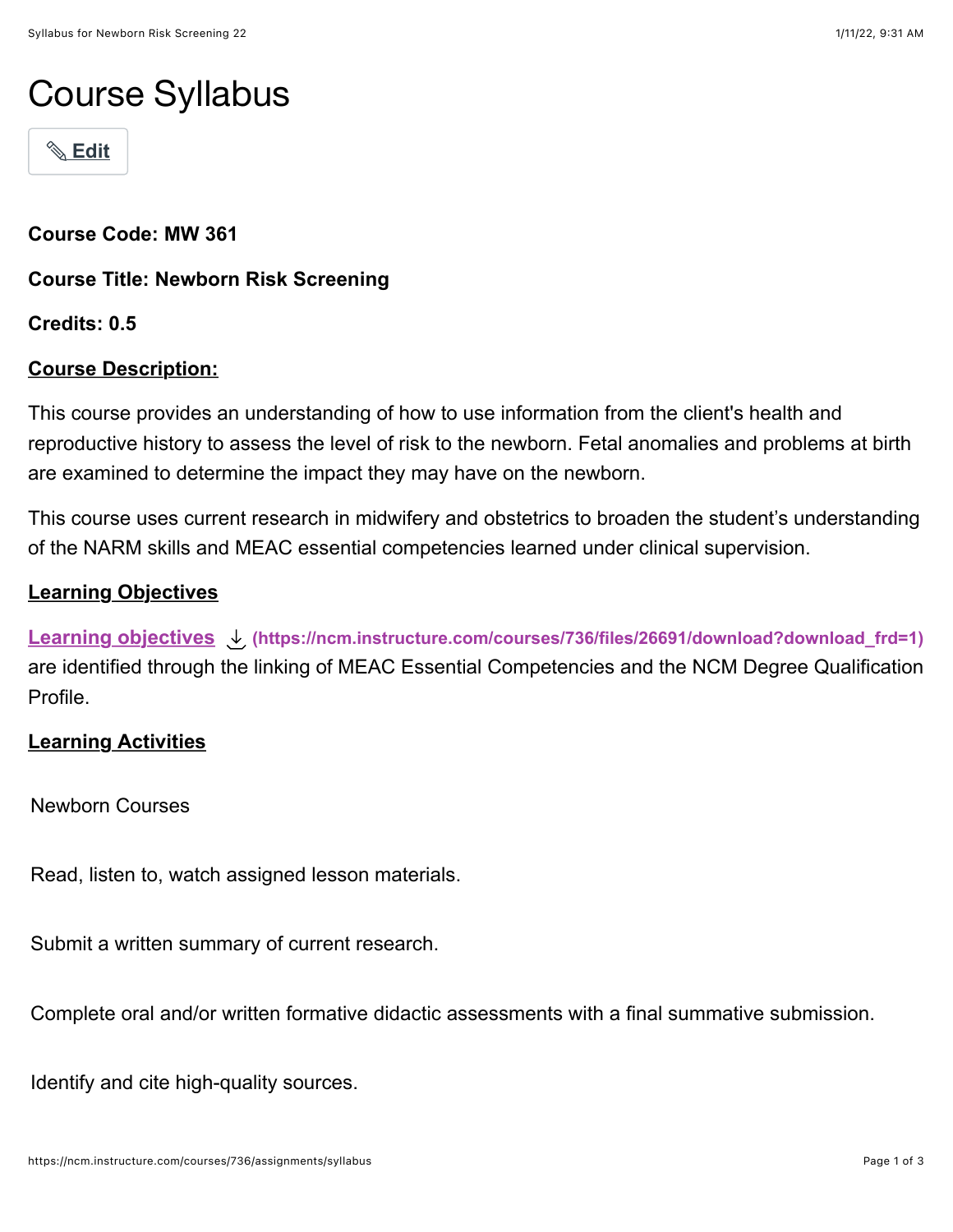Use articulated reasoning while participating in an oral presentation, facilitated discussions and skills demonstrations.

Participate in a skills demonstration and/or role playing activity.

Create an infographic, handout, and/or community resource.

Develop a study aid.

Complete a final exam.

*Note: The clinical requirement of NARM /Clinical Skills is completed at any time throughout the ASM apprenticeship during actual clinical practice and is NOT a requirement to complete this academic course. Typical clinical manifestations of knowledge learned in this course are identified in the learning objective document above.*

# **Learning Materials / Resources:**

*You do not need to purchase any books for this course. Excerpts and articles are provided within the modules.*

[Thureen, et al. Assessment and Care of the well newborn. Elsevier Saunders.](https://www.worldcat.org/title/practical-skills-guide-for-midwifery-psgm-a-tool-for-midwives-students/oclc/822657432&referer=brief_results) **(https://www.worldcat.org/title/practical-skills-guide-for-midwifery-psgm-a-tool-for-midwivesstudents/oclc/822657432&referer=brief\_results)**

### **[MEAC Abbreviated NARM Skills Form](https://ncm.instructure.com/courses/407/pages/narm-clinical-skills-and-meac-abbreviated-skills?module_item_id=64793)**

**MEAC Essential Competencies** (http://meacschools.org/wp-content/uploads/2014/12/Curriculum-**Checklist-of-Essential-Competencies-rev-2014.pdf)**

**[Midwives Model of Care® \(https://www.citizensformidwifery.org/mmoc\)](https://www.citizensformidwifery.org/mmoc)**

### **Evaluation Tools / Methods:**

The minimum passing grade for all courses is a cumulative 80% / B-. Grades are not recorded until both the student and preceptor submit end of trimester evaluations and in the case of general education courses supervision is completed.

All assignments for this course are evaluated using the following criteria: